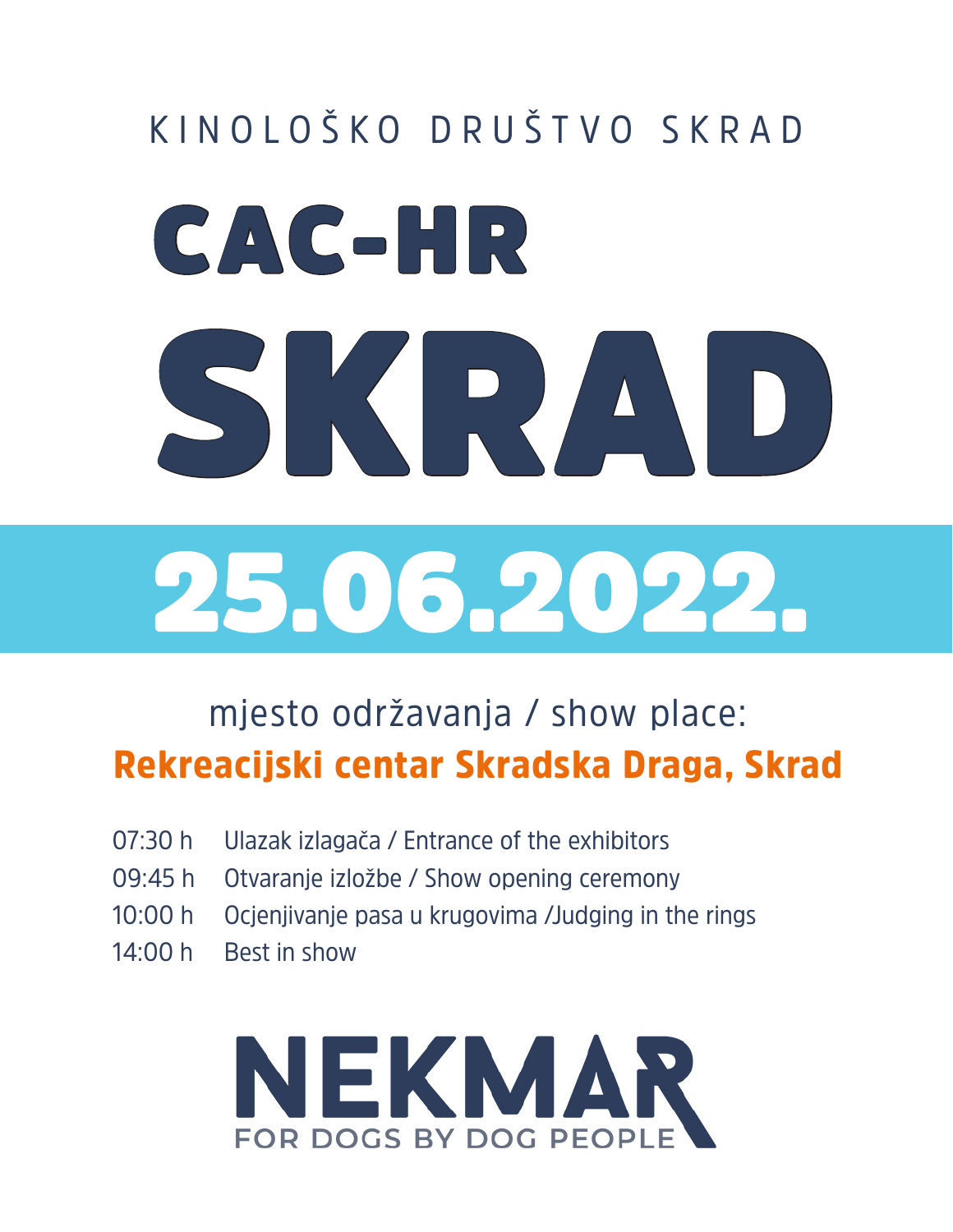



#### KRUG / RING 1 SUDAC / JUDGE: SINIŠA CUJAN

|                | <b>MALINOA</b>              | <b>MALINOIS</b>                | $1 - 3$   |
|----------------|-----------------------------|--------------------------------|-----------|
| $\overline{2}$ | ŠVICARSKI BIJELI OVČAR      | WHITE SWISS SHEPHERD DOG       | $4 - 7$   |
| 3              | <b>GRANIČARSKI KOLI</b>     | <b>BORDER COLLIE</b>           | $8 - 16$  |
| 4              | <b>BRADATI KOLI</b>         | <b>BEARDED COLLIE</b>          | 17        |
| 5              | ŠKOTSKI OVČAR DUGE DLAKE    | <b>COLLIE ROUGH</b>            | 18        |
| 6              | <b>BOBTAIL</b>              | <b>BOBTAIL</b>                 | 19        |
| $\overline{7}$ | VELŠKI KORGI PEMBROKE       | <b>WELSH CORGI PEMBROKE</b>    | $20 - 23$ |
| 8              | AUSTRALSKI GOVEDARSKI PAS   | <b>AUSTRALIAN CATTLE DOG</b>   | $24 - 25$ |
| 9              | AMERIČKI STAFORDSKI TERIJER | AMERICAN STAFFORDSHIRE TERRIER | $26 - 32$ |

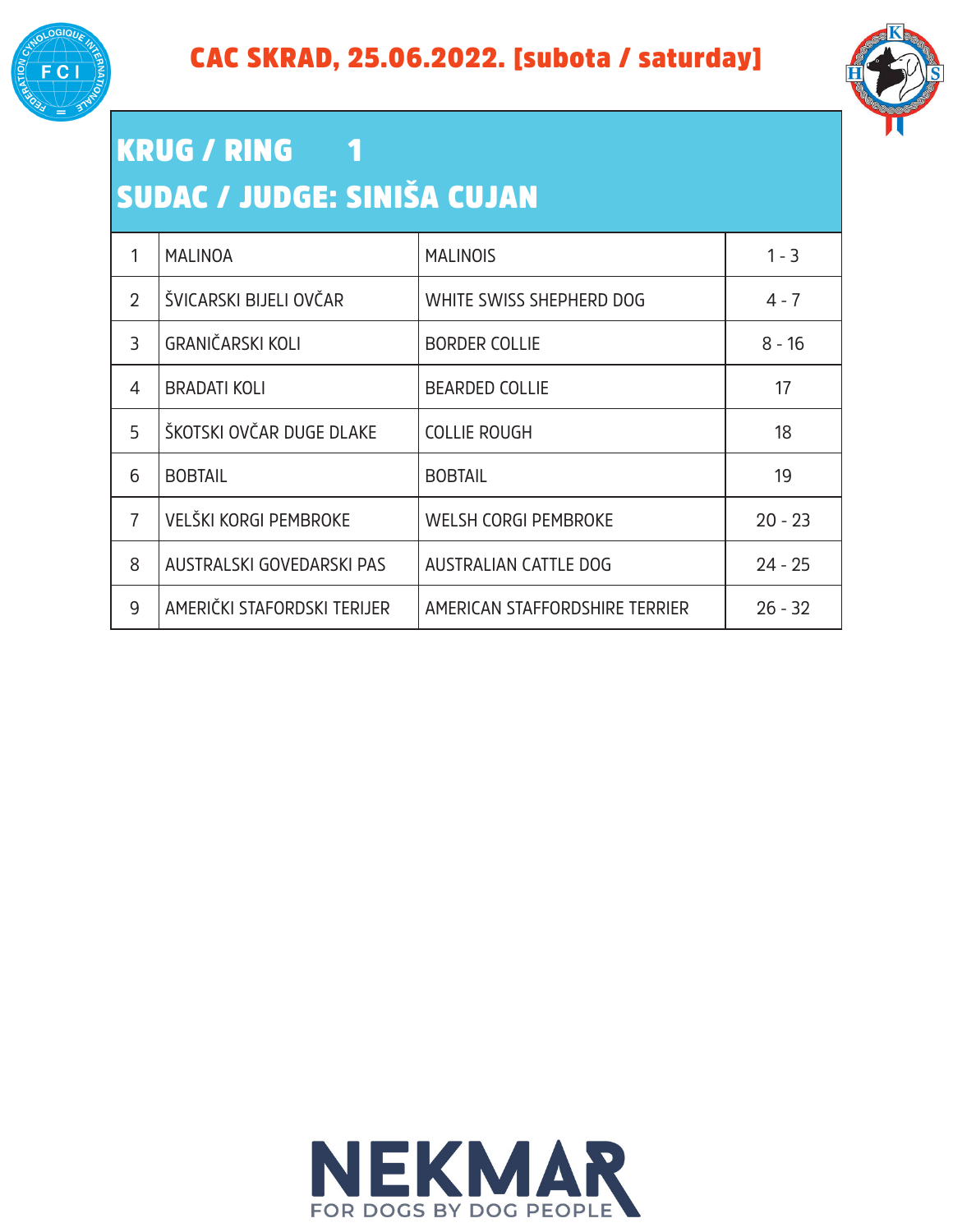



### KRUG / RING 2

#### SUDAC / JUDGE: LORENA KOVAČIČEK

| PIRINEJSKI PLANINSKI PAS | PYRENEAN MOUNTAIN DOG | 33        |
|--------------------------|-----------------------|-----------|
| <b>HOVAWART</b>          | <b>HOVAWART</b>       | $34 - 35$ |
| <b>TORNJAK</b>           | <b>TORNJAK</b>        | $36 - 40$ |

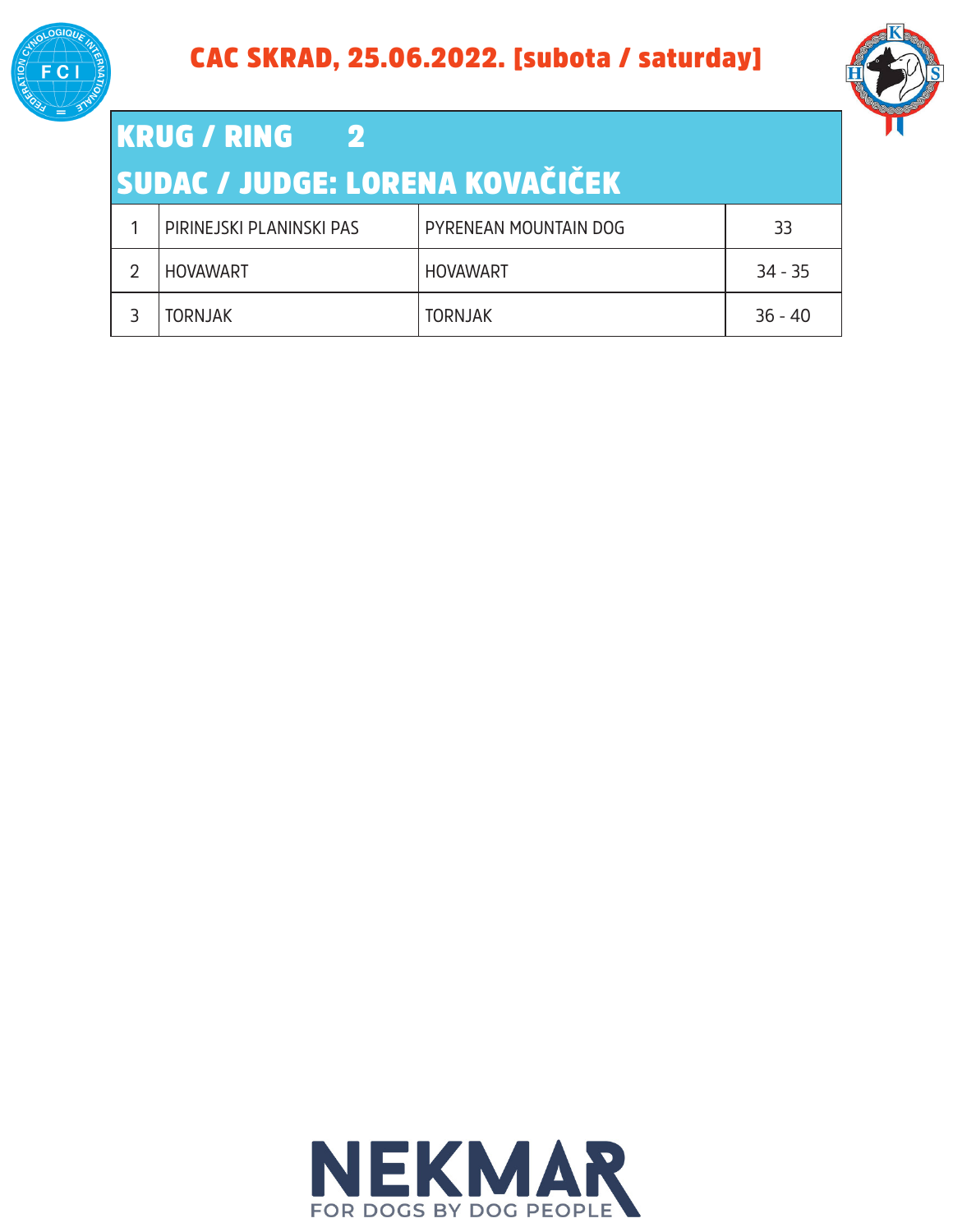



#### KRUG / RING 3 SUDAC / JUDGE: MARKO BUBALO

|   | <b>BULDOG</b>                           | <b>ENGLISH BULLDOG</b>                  | $41 - 43$ |
|---|-----------------------------------------|-----------------------------------------|-----------|
| 2 | <b>BERNSKI PLANINSKI PAS</b>            | BERNESE MOUNTAIN DOG                    | 44 - 45   |
| ٦ | NJEMAČKI PTIČAR KRATKE DLAKE            | <b>GERMAN SHORT-HAIRED POINTING DOG</b> | 46 - 48   |
| 4 | VAJMARSKI PTIČAR KRATKE<br><b>DLAKE</b> | WEIMARANER, SHORT-HAIRED                | 49 - 54   |
| 5 | <b>IRSKI CRVENI SETER</b>               | <b>IRISH RED SETTER</b>                 | $55 - 60$ |

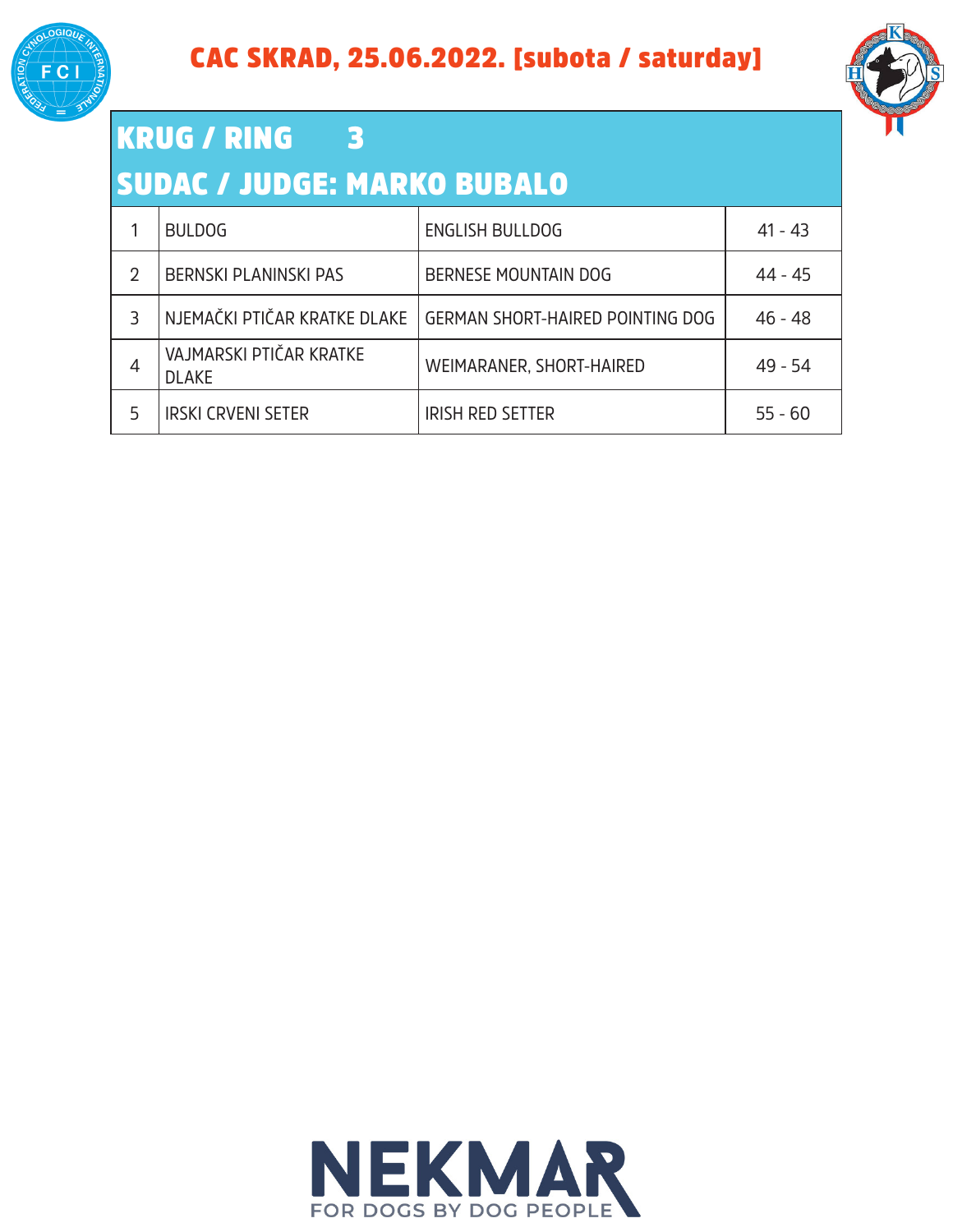



#### KRUG / RING 4

#### SUDAC / JUDGE: VIBOR JEŽEK

| 1              | JAZAVČAR STANDARDNI DUGE<br><b>DLAKE</b>   | DACHSHUND, STANDARD, LONG-HAIRED               | 61          |
|----------------|--------------------------------------------|------------------------------------------------|-------------|
| $\overline{2}$ | JAZAVČAR STANDARDNI OŠTRE<br><b>DLAKE</b>  | DACHSHUND, STANDARD, WIRE-HAIRED               | 62          |
| 3              | JAZAVČAR PATULJASTI DUGE<br><b>DLAKE</b>   | DACHSHUND, MINIATURE, LONG-HAIRED              | 63          |
| $\overline{4}$ | JAZAVČAR PATULJASTI KRATKE<br><b>DLAKE</b> | DACHSHUND, MINIATURE, SMOOTH-<br><b>HAIRED</b> | $64 - 66$   |
| 5              | JAZAVČAR KUNIĆAR OŠTRE<br><b>DLAKE</b>     | DACHSHUND, RABBIT, WIRE-HAIRED                 | $67 - 70$   |
| 6              | ALPSKI BRAK JAZAVČAR                       | ALPINE DACHSBRACKE                             | $71 - 72$   |
| $\overline{7}$ | RODEZIJSKI RIĐBEK                          | RHODESIAN RIDGEBACK                            | 73          |
| 8              | <b>DALMATINSKI PAS</b>                     | <b>DALMATIAN</b>                               | $74 - 81$   |
| 9              | ISTARSKI GONIČ KRATKE DLAKE                | <b>ISTRIAN SHORT-HAIRED HOUND</b>              | $82 - 84$   |
| 10             | ISTARSKI GONIČ OŠTRE DLAKE                 | <b>ISTRIAN WIRE-HAIRED HOUND</b>               | 85          |
| 11             | POSAVSKI GONIČ                             | POSAVAZ HOUND                                  | 86          |
| 12             | <b>FRANCUSKI BULDOG</b>                    | <b>FRENCH BULLDOG</b>                          | $87 - 92$   |
| 13             | <b>BOSTON TERIJER</b>                      | <b>BOSTON TERRIER</b>                          | $93 - 100$  |
| 14             | <b>MOPS</b>                                | PUG                                            | 101         |
| 15             | CAVALIER KING CHARLES ŠPANI-<br>JEL        | CAVALIER KING CHARLES SPANIEL                  | 102         |
| 16             | KINESKI KUKMASTI PAS                       | <b>CHINESE CRESTED DOG</b>                     | 103         |
| 17             | <b>RUSKI TOY DUGE DLAKE</b>                | RUSSIAN TOY, LONGHAIRED                        | $104 - 105$ |
| 18             | ČIVAVA DUGE DLAKE                          | CHIHUAHUA, LONG-HAIRED                         | $106 - 110$ |
| 19             | ČIVAVA KRATKE DLAKE                        | CHIHUAHUA, SMOOTH-HAIRED                       | $111 - 112$ |

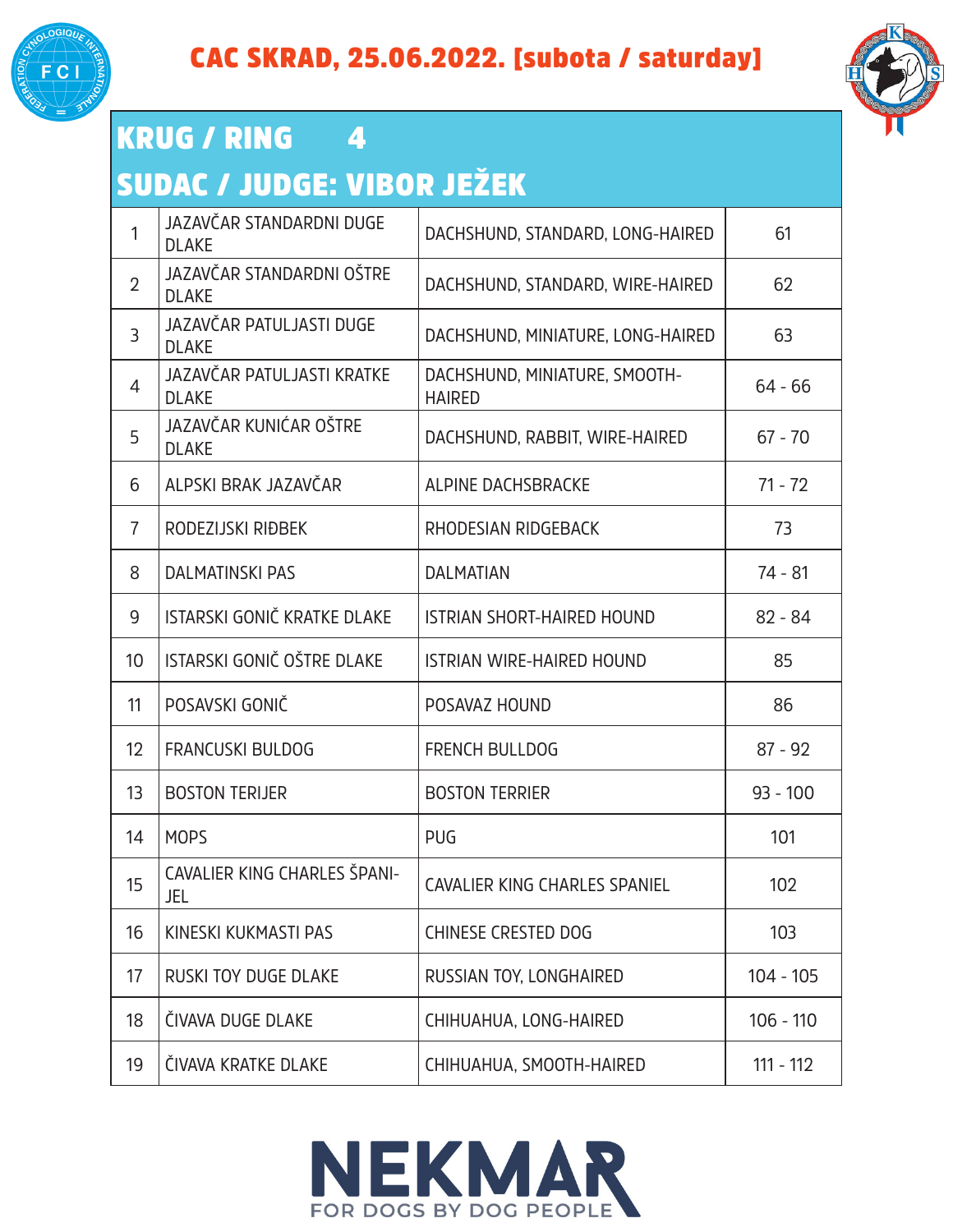

#### CAC SKRAD, 25.06.2022. [subota / saturday]



| 20 | <b>TULEARSKI PAS</b>     | <b>COTON DE TULEAR</b>   | $113 - 115$ |
|----|--------------------------|--------------------------|-------------|
| 21 | <b>HAVANEZER</b>         | <b>HAVANESE</b>          | 116         |
| 22 | <b>MALTEZER</b>          | <b>MALTESE</b>           | $117 - 118$ |
| 23 | <b>BELGIJSKI GRIFFON</b> | <b>GRIFFON BELGE</b>     | 119         |
| 24 | <b>PEKINEZER</b>         | <b>PEKINGESE</b>         | $120 - 121$ |
| 25 | <b>TIBETSKI TERIJER</b>  | <b>TIBETAN TERRIER</b>   | 122         |
| 26 | SHIH TZU                 | <b>SHIH TZU</b>          | $123 - 124$ |
| 27 | <b>LHASA APSO</b>        | LHASA APSO               | $125 - 126$ |
| 28 | PUDL MALI, CRNI          | POODLE, MINIATURE, BLACK | 127         |
| 29 | PUDL MALI, BIJELI        | POODLE, MINIATURE, WHITE | 128         |
| 30 | PUDL SREDNJI, CRNI       | POODLE, MEDIUM, BLACK    | 129 - 130   |
| 31 | PUDL SREDNJI, BIJELI     | POODLE, MEDIUM, WHITE    | 131         |
| 32 | PUDL VELIKI, CRNI        | POODLE, STANDARD, BLACK  | 132 - 133   |
| 33 | PUDL VELIKI, BIJELI      | POODLE, STANDARD, WHITE  | 134         |
| 34 | PUDL VELIKI, FAWN        | POODLE, STANDARD, FAWN   | 135         |

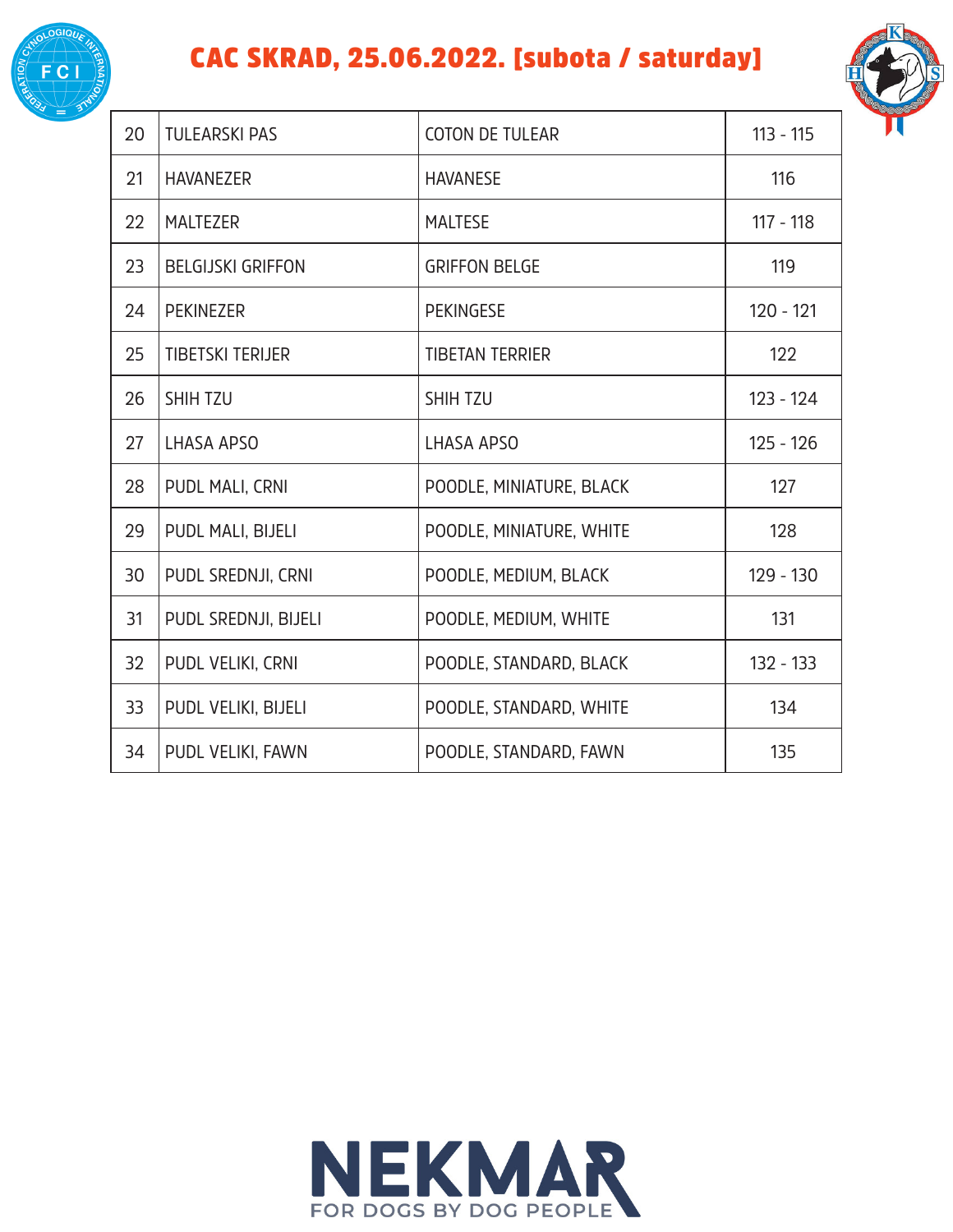



#### KRUG / RING 5 SUDAC / JUDGE: MAJA BUBALO

|                | <b>ZLATNI RETRIVER</b>     | <b>GOLDEN RETRIEVER</b>         | $136 - 138$ |
|----------------|----------------------------|---------------------------------|-------------|
| $\overline{2}$ | <b>LABRADOR RETRIVER</b>   | <b>LABRADOR RETRIEVER</b>       | 139 - 142   |
| 3              | ENGLESKI ŠPRINGER ŠPANIJEL | <b>ENGLISH SPRINGER SPANIEL</b> | 143 - 144   |
| 4              | VELŠKI ŠPRINGER ŠPANIJEL   | <b>WELSH SPRINGER SPANIEL</b>   | 145         |
| 5              | ENGLESKI KOKER ŠPANIJEL    | <b>ENGLISH COCKER SPANIEL</b>   | 146 - 154   |
| 6              | PORTUGALSKI PAS ZA VODU    | PORTUGUESE WATER DOG            | 155         |
| 7              | ŠPANJOLSKI PAS ZA VODU     | SPANISH WATERDOG                | 156         |
| 8              | LAGOTTO ROMAGNOLO          | LAGOTTO ROMAGNOLO               | 157 - 158   |

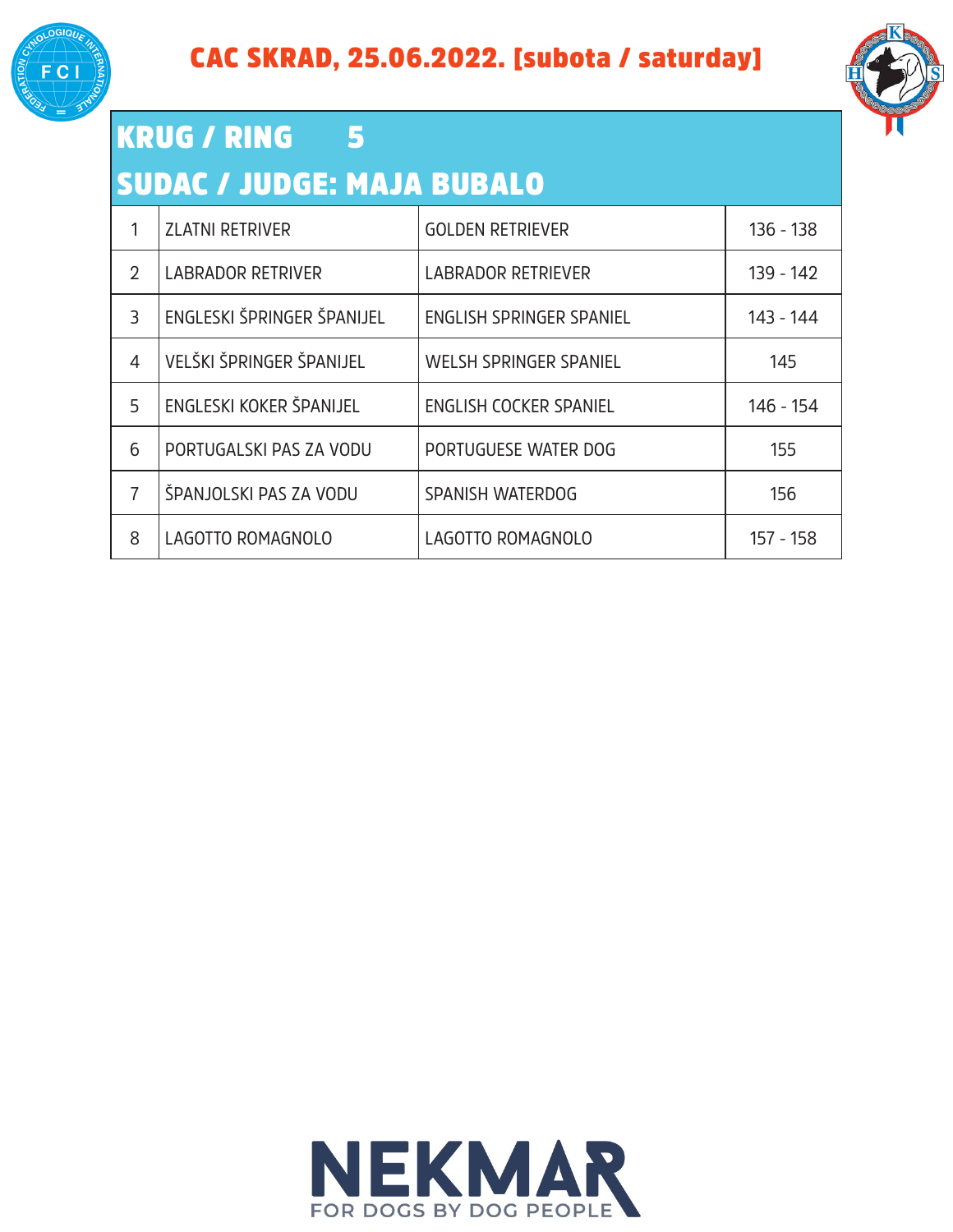



#### KRUG / RING 6 SUDAC / JUDGE: DAMIR SKOK

| 1               | <b>CHOW CHOW</b>                            | <b>CHOW CHOW</b>                                 | 159         |
|-----------------|---------------------------------------------|--------------------------------------------------|-------------|
| $\overline{2}$  | <b>BOKSER</b>                               | <b>GERMAN BOXER</b>                              | $160 - 161$ |
| 3               | <b>DOBERMAN</b>                             | <b>DOBERMANN</b>                                 | $162 - 163$ |
| 4               | <b>ROTVAJLER</b>                            | <b>ROTTWEILER</b>                                | $164 - 170$ |
| 5               | <b>DOGO ARGENTINO</b>                       | <b>DOGO ARGENTINO</b>                            | 171         |
| 6               | <b>KANGALSKI PAS</b>                        | <b>KANGAL DOG</b>                                | 172         |
| $\overline{7}$  | KRAŠKI OVČAR                                | <b>KARST SHEPHERD DOG</b>                        | 173         |
| 8               | NJEMAČKA DOGA, PLAVA                        | <b>GREAT DANE, BLUE</b>                          | 174 - 175   |
| 9               | NJEMAČKA DOGA, CRNA                         | <b>GREAT DANE, BLACK</b>                         | 176         |
| 10 <sup>°</sup> | ŠNAUCER VELIKI CRNI                         | SCHNAUZER, GIANT, BLACK                          | 177         |
| 11              | ŠNAUCER PATULJASTI CRNI                     | SCHNAUZER, MINIATURE, BLACK                      | 178 - 179   |
| 12              | ŠNAUCER PATULJASTI PAPAR-SOL                | SCHNAUZER, MINIATURE, PEPPER AND<br><b>SALT</b>  | 180         |
| 13              | ŠNAUCER PATULJASTI CRNO-SRE-<br><b>BRNI</b> | SCHNAUZER, MINIATURE, BLACK AND<br><b>SILVER</b> | 181         |
| 14              | NJEMAČKI LOVNI TERIJER                      | <b>GERMAN HUNTING TERRIER</b>                    | 182         |
| 15              | <b>FOKSTERIJER KRATKE DLAKE</b>             | FOX TERRIER, SMOOTH                              | 183         |
| 16              | PARSON RUSSELL TERIJER                      | PARSON RUSSELL TERRIER                           | 184         |
| 17              | <b>JACK RUSSEL TERIJER</b>                  | <b>JACK RUSSELL TERRIER</b>                      | 185 - 187   |
| 18              | <b>SEALYHAM TERIJER</b>                     | <b>SEALYHAM TERRIER</b>                          | 188         |
| 19              | ZAPADNOŠKOTSKI BIJELI TERIJER               | <b>WEST HIGHLAND WHITE TERRIER</b>               | 189 - 193   |
| 20              | <b>KERN TERIJER</b>                         | <b>CAIRN TERRIER</b>                             | 194         |

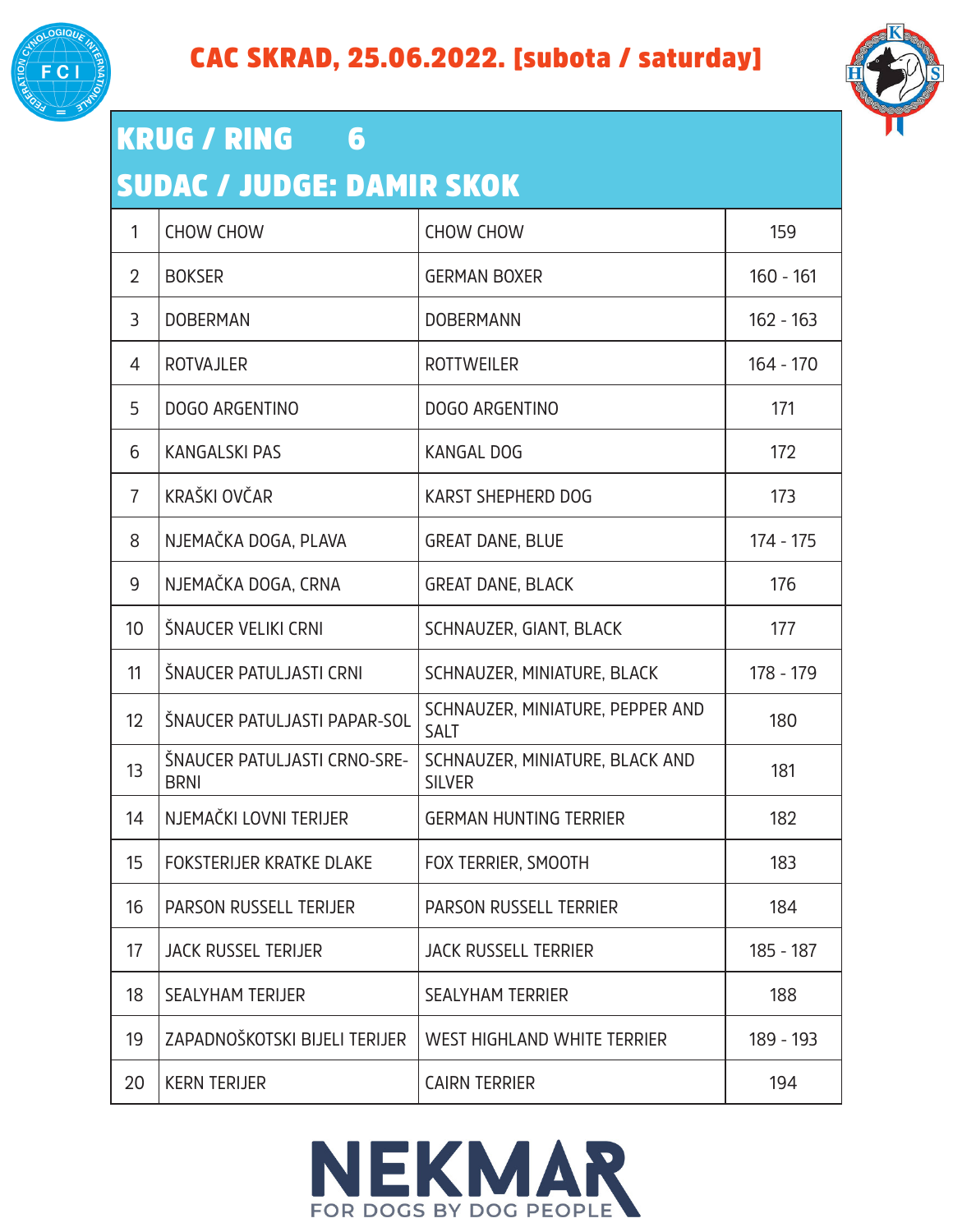

#### CAC SKRAD, 25.06.2022. [subota / saturday]



| 21 | GRANIČARSKI TERIJER        | <b>BORDER TERRIER</b>           | 195         |
|----|----------------------------|---------------------------------|-------------|
| 22 | STAFORDSKI BULTERIJER      | STAFFORDSHIRE BULL TERRIER      | 196 - 197   |
| 23 | <b>AKITA</b>               | <b>AKITA</b>                    | 198         |
| 24 | AMERIČKA AKITA             | AMERICAN AKITA                  | 199 - 203   |
| 25 | <b>SIBIRSKI HASKI</b>      | SIBERIAN HUSKY                  | $204 - 206$ |
| 26 | SAMOJED                    | <b>SAMOYED</b>                  | $207 - 208$ |
| 27 | <b>SHIBA</b>               | <b>SHIBA</b>                    | $209 - 212$ |
| 28 | <b>BASENĐI</b>             | <b>BASENJI</b>                  | 213         |
| 29 | NJEMAČKI ŠPIC PATULJASTI   | <b>GERMAN SPITZ, POMERANIAN</b> | $214 - 219$ |
| 30 | <b>JELENJI HRT</b>         | <b>DEERHOUND</b>                | 220         |
| 31 | <b>GREYHOUND</b>           | <b>GREYHOUND</b>                | 221         |
| 32 | AFGANISTANSKI HRT          | <b>AFGHAN HOUND</b>             | $222 - 223$ |
| 33 | <b>SALUKI</b>              | <b>SALUKI</b>                   | 224         |
| 34 | <b>VIPET</b>               | <b>WHIPPET</b>                  | $225 - 229$ |
| 35 | <b>MALI MEĐIMURSKI PAS</b> | SMALL MEĐIMURJE DOG             | 230         |